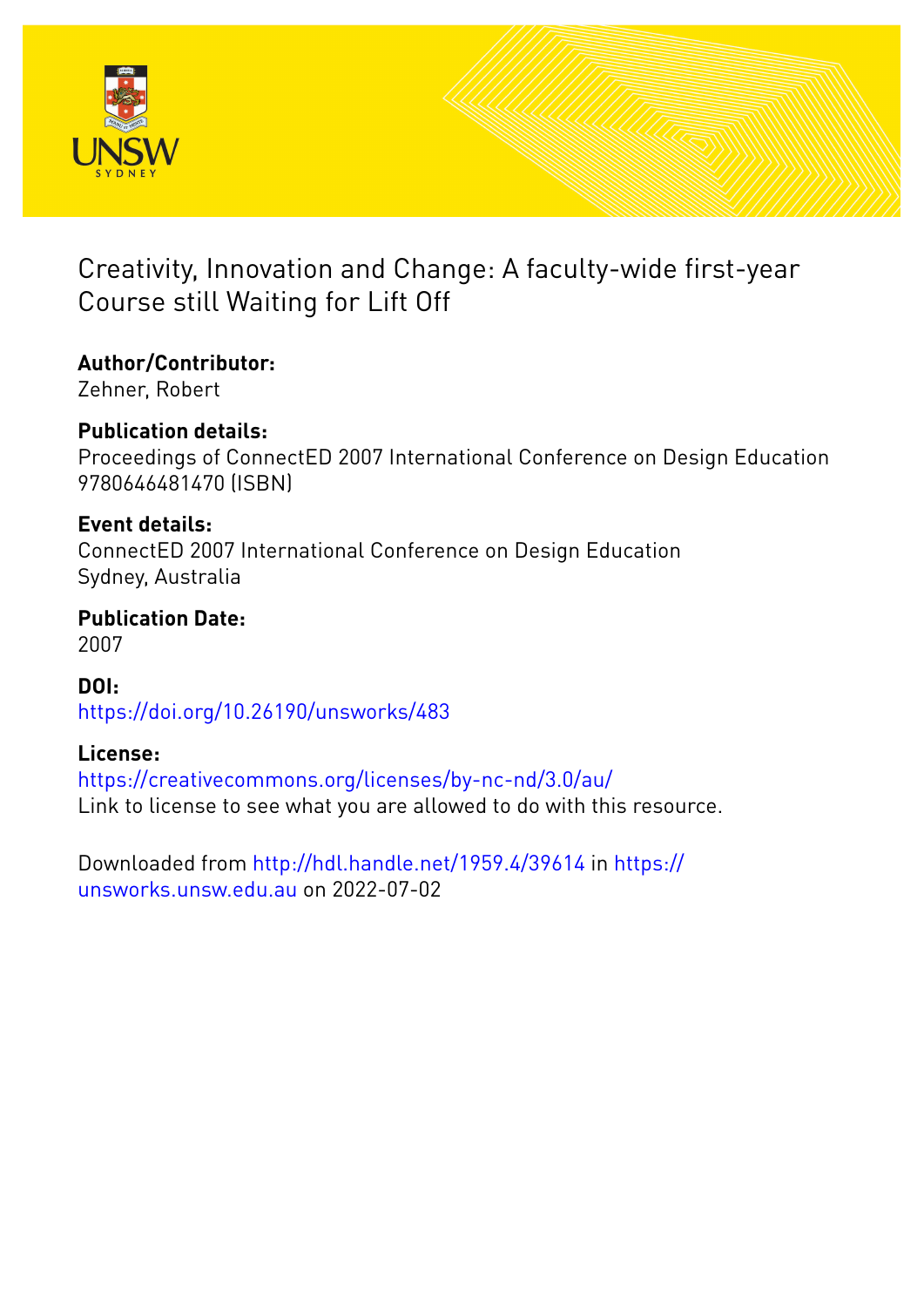## Creativity, Innovation and Change: A faculty-wide first-year course still waiting for lift off

Robert Zehner

Faculty of the Built Environment, University of New South Wales, Sydney, Australia

#### ABSTRACT

All undergraduate degree programs in the Faculty of the Built Environment (FBE) at UNSW (Architecture, Building and Construction Management (now Construction Management and Property), Industrial Design, Interior Architecture, Landscape Architecture, and Planning and Urban Development) were reviewed in 2004-2005 with the twin objectives of finding ways to strengthen the separate programs, and also to identify opportunities for greater crossdisciplinary learning and teaching. One response to increase the Faculty's cross-disciplinary experiences was to form a First Year Common Course (FYCC) Group. The eightmember group met on a regular basis during 2004 and 2005 to develop a course proposal (*Creativity, Innovation and Change*) that made it through each of the necessary committee levels of approval within the faculty. At the final hurdle when the degree programs had to agree to adopt the new course (or not) a majority of the Heads of Program decided not to incorporate the new course in their degrees.

This paper outlines the rationale for having a FYCC, the process involved and the proposal that emerged from the work of the FYCC Group; and reviews reasons the proposal was not adopted faculty-wide even after receiving formal approval as a new course from the appropriate Faculty committees.

#### INTRODUCTION

.

Identifying ways to improve first-year curricula is hardly a new fascination. It has been on the agenda of the FBE (formerly the Faculty of Architecture) since its inception over 50 years ago, just as it has for most faculties and universities around the world. In the early 1970s the Faculty of Architecture spawned a series of independent disciplines (e.g. Town Planning, and Landscape Architecture) to accompany Architecture and Building, and the Faculty's initial response was to continue with a common first year for all incoming students. By the mid-1970s, however, centrifugal forces came more strongly into play as the separate disciplines began insisting that each required its own first year curriculum. With the exception of a Computers and Information Technology course (a 3 UOC out of 24 UOC course in Session 1 that maintained its faculty-wide, first year status for over a decade), the clear tendency in the FBE has been to assert disciplinary control of first-year curricula, a situation that has been re-affirmed with the inclusion of Industrial Design and Interior

Architecture as independent disciplinary programs within the Faculty.

 Because each of the FBE's programs orient themselves toward professions and professional practice, most are required by professional bodies to go through reaccreditation reviews on a regular basis. These reviews serve to focus each of the programs on a range of issues, including the first-year curriculum and the quality of their students' first-year student experience, but they have not led to recommendations for faculty-wide common courses - continuing emphases on multi-disciplinary/interdisciplinary content and appreciation, yes; faculty-wide common courses, no.

#### I. THE CONTEXT FOR CHANGE

A number of factors rose to the surface in 2004 which suggested that the time might be right to reconsider first-year curricula in the Faculty, a window of opportunity that could also include developing a faculty-wide common first-year course. Most notable in the UNSW context were two publications of the UNSW Learning and Teaching Unit: *First Contact: The Challenge of Integrating Graduate Attributes from First Year. Proceedings of the First Year Forum 2003* (2004a), and *Guidelines that Inform Teaching at UNSW* (2004b). In addition, and in some ways an even stronger incentive to plan a common first-year experience, were discussions within UNSW aimed at a range of "Enabling Skills" such as IT literacy; familiarity with library resources; familiarity with UNSW guidelines on ways to avoid plagiarism; academic English language skills, and so forth (Starfield *et al*. 2004). These discussions were strongly supported by the University administration and reflected the fact that issues having to do with literacy in its various contexts were not limited to one or two faculties or degree programs, for example, and might well be best addressed at the faculty level, and possibly in faculty-wide courses.

2004 discussions of the FYCC Group were also informed by the experiences of other universities. Radloff (2004) provided a pertinent overview of experiences at Curtin and at RMIT in Australia. And in the process of trying to discover what the best practice might be elsewhere, other starting points were the widely available (if also criticized) tables generated by U.S. News & World Report that identified, among "America's Best Colleges" those that were reputed to have exemplary "First-Year Experiences". (The U.S. News &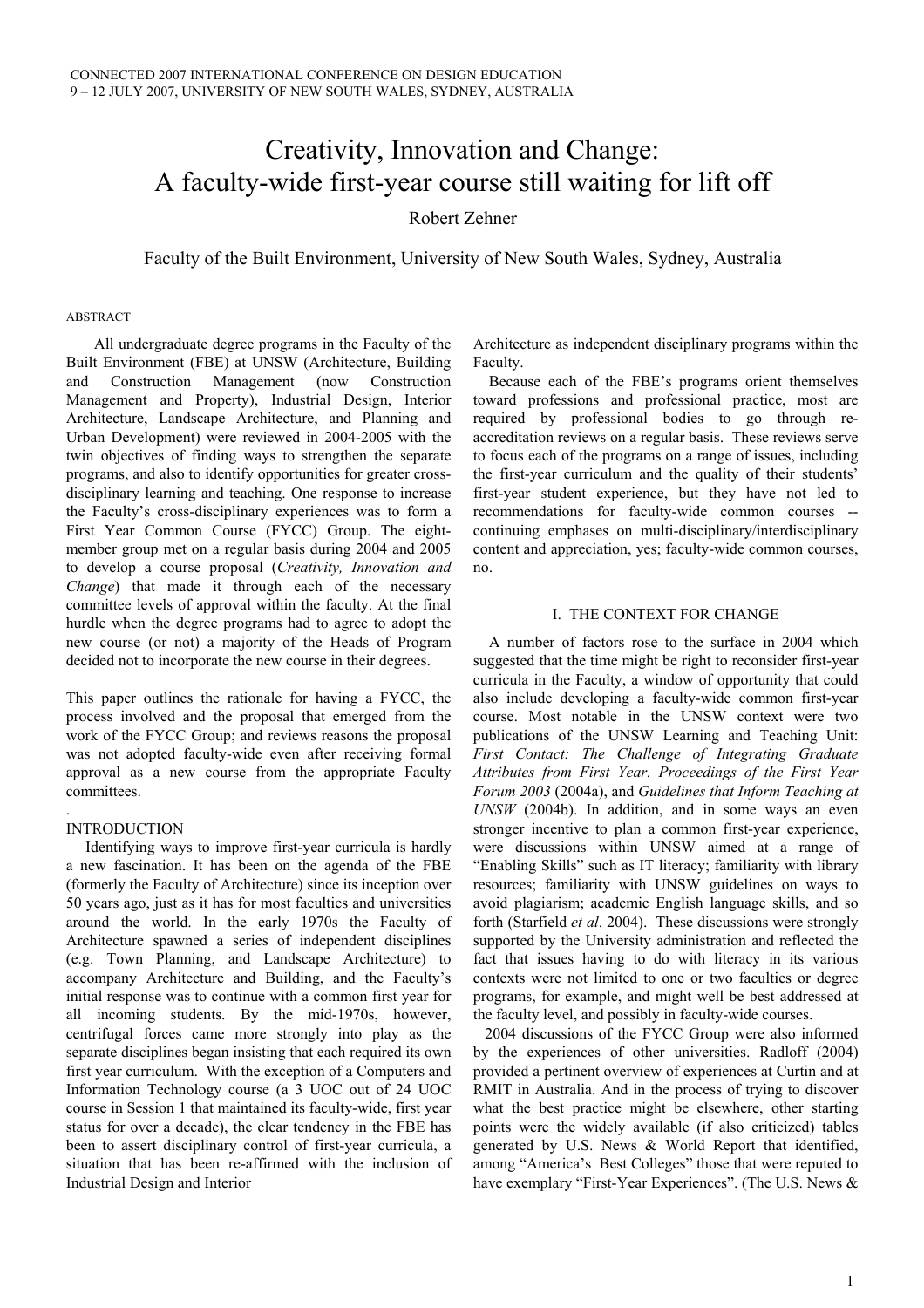World Report 2007 web site is listed in the references for this paper. We worked with the 2004 version three years ago.) That starting point led to a review by the FYCC of several North American examples of first-year programs around that time. See Wooster (2002), Princeton (2003), UC Irvine (2005) and Duke (2005). Each of these universities featured a strong suite of freshman seminar courses that attracted students across a range of disciplines, frequently had strong interdisciplinary foci, and invariably were seen as one of the ways in which a range of university-level skills could be developed and honed, most notably those of writing, critical thinking, and of speaking in the context of seminar discussion.

It is appropriate to note that a key predecessor of a resurgence of interest in the first-year experience in the last seven or eight years -- reflected in the references above – is the Boyer Commission Report (1998). The work and recommendations of that Commission in terms of an "Enquiry-based Freshman Year" and the need to "Build on the Freshman Foundation" flow most directly to discussions of desirable student outcomes and competencies, and have continued to reverberate in other quarters as well (Flacks *et al*. 2004; Huber *et al.* 2005; Miller 2005).

A final ingredient in the mix of factors that led to the FYCC proposal discussed here was a decision on the part of UNSW that starting in 2004 every faculty should have an Associate Dean (Education) whose responsibilities would include curriculum review and innovation, and academic aspects of the student experience.

The alignment of this range of catalysts – the Boyer Commission (1998); the UNSW Learning and Teaching Unit publications (2004a, 2004b); the Enabling Skills Discussion Paper (Starfield *et al*. 2004); intriguing examples from other universities; and the new Associate Dean (Education) role in the FBE – all contributed to a situation where trying to develop an FBE FYCC looked like an opportunity too promising to let pass.

#### II. DEVELOPING THE PROPOSAL

The possibility of developing a First Year Common Course that might be adopted by the FBE's undergraduate programs was agreed upon by the Faculty Executive in April 2004 and received warm support at that time from the Dean. The next step was to assemble a working party (task force) to develop and refine a proposal. Given the already exceptional workloads of the Heads of the Faculty's undergraduate programs, the Associate Dean (Education) [this paper's author] asked for expressions of interest from across the Faculty. In general, and possibly not surprising, responses tended to come from younger staff and, with only a little further recruiting, the FYCC Group became a reality in May 2004. Its eight members (see the Acknowledgements) included two architects, a planner, a construction management lecturer, a geographer, an interior architect, a landscape architect, and the Associate Dean (a sociologist/planner). One FBE program, Industrial Design, was not represented in the initial FYCC Group.

The Group met on a weekly basis for much of 2004. Group chemistry was exceptional. Most members had had little contact with one another before this, and as differing viewpoints and priorities emerged over the following months, the group held together and kept its focus on the development of what it though would be an ideal first-year common course for the Faculty. Lines of communication about the FYCC deliberations flowed back to other parts of the Faculty via the Associate Dean's fortnightly meetings with Heads of Program, via the Dean's Advisory Committee, via the Faculty Education Committee and occasional other Faculty forums, and via the FYCC group members to their respective programs (staff and students).

#### *A. Defining the parameters*

The course was to:

- Have classes which would include a mix of students from all the FBE's undergraduate degree programs
- Facilitate the coverage of the range of "Enabling Skills" suggested by the UNSW Learning Centre
- Provide linked content-assessment-outcomes for students in line with UNSW's 'Graduate Attributes'
- Introduce and engage students in the use of WebCT(Vista).
- Be challenging for the students, and involve the best lecturers
- Not be solely a lecture-based experience (must include opportunities for discussion)
- Involve project-based (or problem-based) learning

#### *B. Starting to make progress*

Two concepts for the basic structure of the new course came up for discussion in the first months. One saw the course as an opportunity for each of the FBE's undergraduate degree programs to have, say, two weeks to talk about and involve students in their discipline – in other words, after an introductory class, the next two weeks might be allocated to architecture; the next two to landscape architecture; the next two to building and construction management, and so forth.

The other way the course was conceptualized was to have one or two major themes – like "sustainability" or "creativity and innovation" or "globalization" – run through the course to which each of the FBE's disciplines might reasonably be expected to contribute.

 The Group tended to shift away from the first model on the basis that it could provide too superficial a picture of the different disciplines, but also that it might simply duplicate for architecture students what they would be getting in the first weeks of their first-year architecture courses….and similarly for the other disciplines. The message from this discussion was that the FYCC Group wanted to have a course in which students would be intensively engaged (for more than a week or two) in challenging topics/issues relevant to the built environment.

 That way of viewing the course shifted the discussion toward some of the North American models of "Freshman Seminars" where the focus was on engaging talented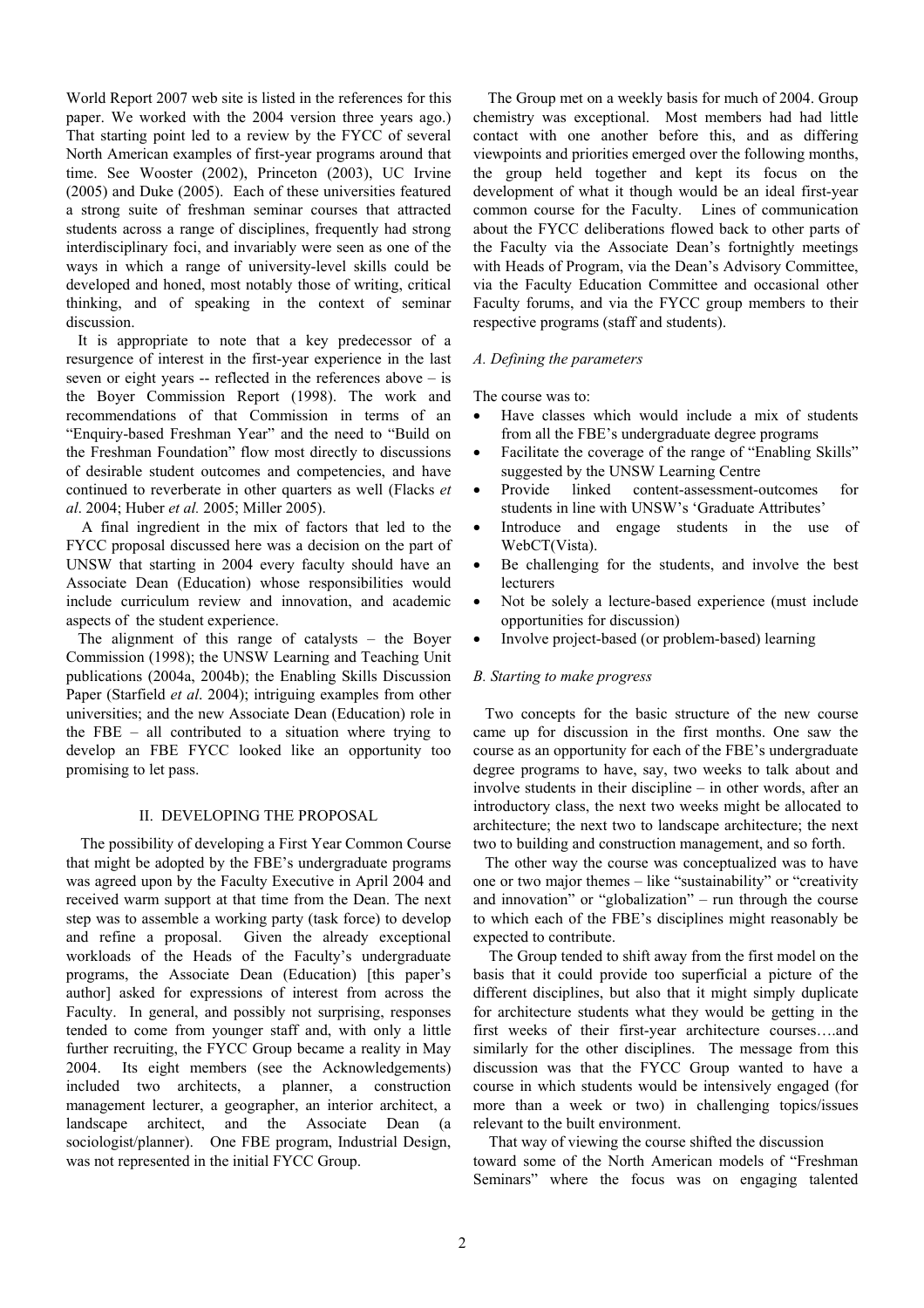lecturers to teach about their specialities in a seminar setting which would be both challenging and (hopefully) exciting for the students. Seminar classes of 15 or so students as in many North American situations were accepted as unlikely to be feasible in the UNSW context, but including a major seminar (or similar) experience in the FBE FYCC had a clear appeal to the FYCC Group.

Suggestions, preferences and ideas flowed freely back and forth during the first four or five months that the FYCC Group worked together, but several points of agreement were emerging. First, it looked to us that the most efficient way to handle the range of "enabling skills" and WebCT issues would be to address those in a block at the start of the semester, with skill-specific tasks linked to a "hot topic" of the day. (We even considered which guest lecturers – including highly visible politicians -- might provide the best "hot topic" materials to get students engaged.) Second, most liked the idea of a significant "seminar" experience, probably commencing after the block of "enabling skills" had been dealt with. These seminars or mini-courses would follow the model of recruiting highly motivated FBE lecturers to frame intensive seminar experiences based on what most excited them (academically). We envisioned twelve or more of these separate seminars (mini-courses) -- possibly led by part-time lecturers if need be – with students having some choice of seminar, as part of the FYCC structure.

 What was clearly missing from the course at that stage was a course-wide sense of closure and completion for the students. The suggestion that then emerged was that each of the seminars (mini-courses) would have the responsibility to provide a poster presentation of outcomes from their seminar that could be displayed to the class as a whole. That way of capping off the semester would provide an opportunity for students to become more acquainted with basic design and display skills that are fundamental to professional communication in their disciplines.

Diagrammatically, the course then began to take a clearer shape. It also took on a name: *Creativity, Innovation, and Change*. See Figure 1.



#### Fig.1 The FBE first-year common course structure

In addition to the diagram, a considerable amount of documentation was developed to obtain formal approval for the course from Faculty committees. Included here are paragraphs that were drafted to appear as part of an official course outline. Specifically:

#### *C. Course objectives and Handbook description*

*"Creativity, Innovation and Change is a core course in Session 1, Year 1 for all undergraduates in the Faculty of the Built Environment. It reflects a commitment to crossdisciplinary perspectives in teaching and learning, and to multi-disciplinary approaches to the challenges faced by the built environment professions. The course has three identifiable modules. The first is structured around a series of five keynote lectures from prominent academics and practitioners focussing upon topics such as creativity, technology and change, and sustainable futures. Tutorials and tasks introducing fundamental skills and access to a range of library and other resources (e.g., Web CT) are interwoven around the keynote lecture topics. In the second module students are allocated (on the basis of preferences) into a range of six-week mini-courses run by separate lecturers where the emphasis is on a challenging topic of interest to the particular lecturer. This module includes the preparation of a student essay. The third module draws the course as a whole back together in an exhibition of the learning experiences of students in the themed mini-courses.* 

#### *Course Objectives*

*All UNSW courses are expected to take into account a series of learning objectives, frequently phrased in terms of desired Graduate Attributes. Creativity, Innovation and Change has been expressly designed to address these desiderata, specifically, it aims to actively involve students in a range of skills needed for scholarly enquiry; to do this in a clearly cross-disciplinary and collaborative context; to enhance the capacity for critical thinking, creative problem solving, and active and reflective learning; to engage students in contexts that will encourage an appreciation of cultural diversity and societal change; and to provide a grounding in information literacy and in communication skills – visual as well as verbal and written.* 

*Plainly said, the main objectives of Creativity, Innovation and Change are to provide an introduction to scholarly endeavour at UNSW that is challenging for students and staff alike, is interesting and enjoyable, and is relevant to contemporary society and the built environment professions.* 

#### *Learning Outcomes*

*Students in Creativity, Innovation and Change will be provided with systematic opportunities to develop critical thinking and problem solving abilities through both individual and group assignments and exercises; to enhance communication skills (writing, electronic (WebCT), verbal and visual); and to become familiar with a range of UNSW Library and other resources, including those designed*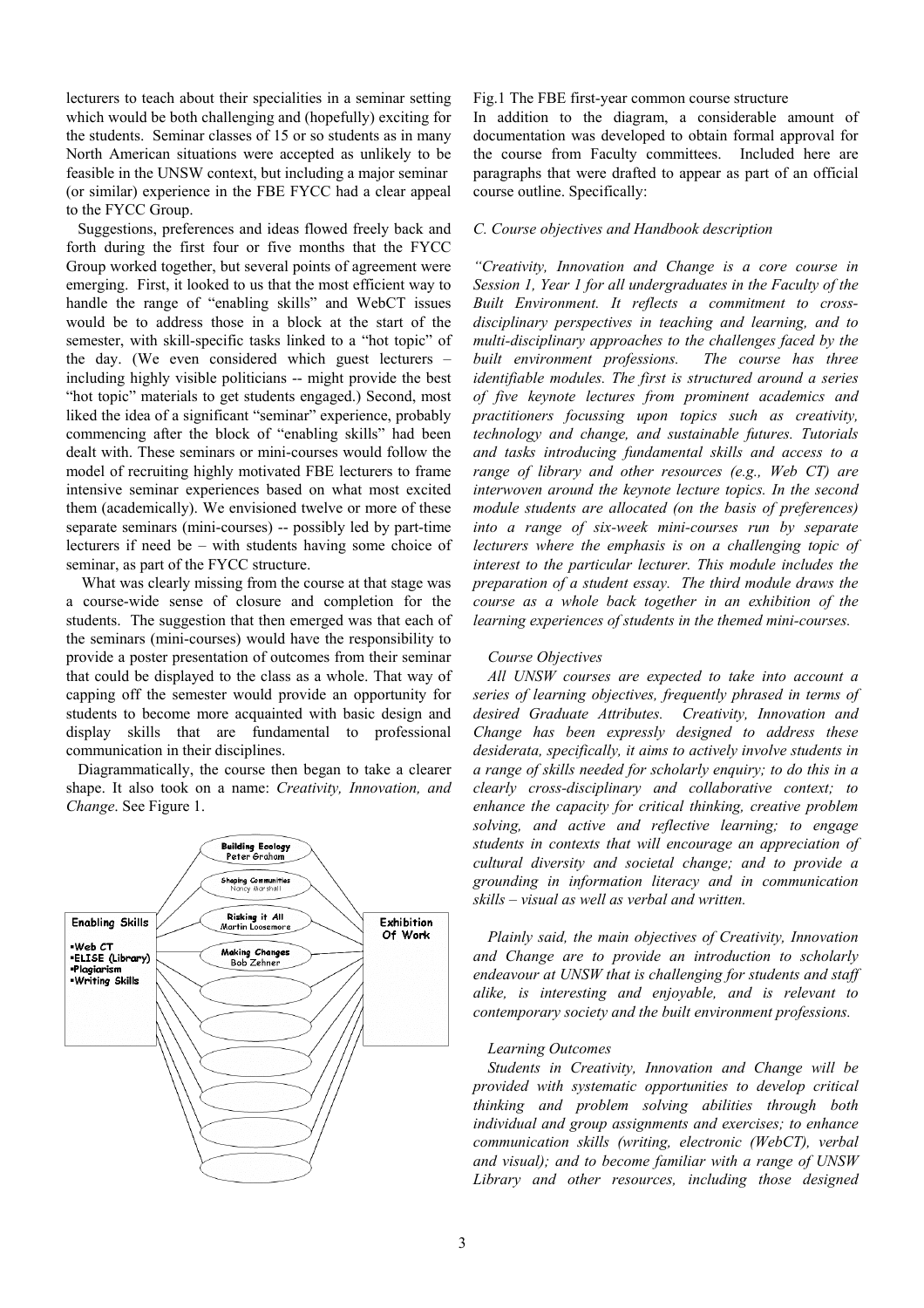*specifically to address issues of appropriate referencing and scholarly research."*

#### III. STILL WAITING FOR LIFT OFF

 *Creativity, Innovation and Change* successfully made it through the FBE's Education Committee, the Standing Committee, and the Faculty Board and was approved as a new course available to be incorporated into the FBE's undergraduate degree programs. During this process a request was made to fully develop formal proposals of examples of the seminar 'mini-courses'. Two such modules were developed, one on 'Building Ecology' by Peter Graham, and one on 'Shaping Communities' by Nancy Marshall.

At the end of the day, the Faculty chose not to adopt the FYCC, *Creation, Innovation and Change*. The best explanation is undoubtedly the simplest. Not changing degree programs is much easier than changing them, especially when professionally-oriented programs are feeling exceptional pressures from their professional bodies to incorporate more discipline-specific content. In that context, a faculty-wide "liberal arts" common course has limited appeal.

Even simple explanations can have depth and variety, and this situation is no exception. Just at the time that the Faculty might have made a decision to adopt the proposed FYCC the leadership of the two largest undergraduate programs in the FBE changed. The new Heads of Program were understandably looking forward to an opportunity to evaluate the degree programs they were moving into and to determine their own curriculum priorities. Their caution was taken up by the Dean and tables rapidly turned from a position where the adoption of the FYCC seemed to have a reasonably good chance to one where it was largely dead in the water.

It would be fair to say that not only the new Heads of Program were wary of the finalized proposal. Among the concerns that arose were ones about what would happen to the quality of teaching outside the FYCC if that course recruited all the faculty's best lecturers; and there were opposing concerns that the course would *not* attract the best lecturers it needed; there were concerns that the 'minicourses' might overlap too much with core material that would eventually be taught; that students might not get into the mini-course they wanted; that there might not be a big enough lecture hall for the first stage of the course [there was]; that it would cost too much [our estimates suggested that it ought to save the FBE funds]; that Heads of Program should have been the members of the FYCC Group rather than the younger academics who were in the group; that the present system "ain't broke", so why try to fix it; and so forth.

All in all, the decision not to adopt the proposed and approved *Creativity, Innovation and Change* course was much the easier decision, and for this faculty at that point in time, probably the correct one as well.

#### IV. CONCLUSIONS

The outcome for the FYCC Group was certainly not one we were aiming for, but by the time (early 2006) when the decision was made not to implement the FYCC for the FBE in 2007, the Group could see the writing on the wall. Amidst the range of factors that came into play leading up to the "no go" decision, the primary theme tended to be the importance of curricular integrity within the faculty's disciplinary (professional) silos rather than strengthening connections between and across those curricula. It would be overstating matters to suggest that individual degree programs within the faculty were "broke" and needed fixing, but the advent of new Program Heads in two of the Faculty's major discipline areas did come at an especially propitious time for those programs when the expectations of their multiple accrediting professional bodies were evolving, along with expectations of students and of employers of our graduates in those fields. As a result, pressures to focus efforts on curriculum change within the professional degrees (rather than across the degree programs) were considerable and, in the end, these carried the day. As it happens, the changes that have occurred within revised professional programs have probably encountered almost as many implementation issues (availability of classrooms of the right size; providing enough choice for students; getting the best teachers in the right courses, etc.) as would have been faced with the implementation of the FYCC.

Even though a faculty-wide first year common course was not adopted by the FBE, incremental (or greater) changes have in fact occurred in each of the Faculty's degree programs in the last three years. One consequence of these changes has been an increasing willingness to look for ways to improve various aspects of program curricula, and an openness to further change. Of particular note, for example, are efforts to expand the number of cross-disciplinary electives (i.e., electives involving students from two or more disciplines) in later years of the Faculty's degree programs. (See Corkery *et al.* 2007; and Serle and Mate 2007.)

Although 2007 has not turned out to be the year the FBE adopted a faculty-wide common course in first year, members of the FYCC group continue to see the Group's collaboration and commitment well worth the time and effort. It is also encouraging to see that faculty-specific First-Year Common Courses are emerging elsewhere on campus – the Faculty of Engineering in particular – and that the model developed in the FBE is one of the inputs into discussions in the Faculty of Science. So, no lift off yet for the FBE, but……

#### ACKNOWLEDGMENTS

The First Year Common Course Group met on a weekly or fortnightly basis from May 2004 on through the first half of 2005 when the 'Creativity, Innovation and Change' proposal was worked out in its essential details. The core group from the earliest meetings included Chris Gibson (Geography), Peter Graham (Architecture), Kate Low (Landscape Architecture), Nancy Marshall (Planning and Urban Development), Florence Phua (Building Construction and Management), Charles Rice (Architecture) and Bruce